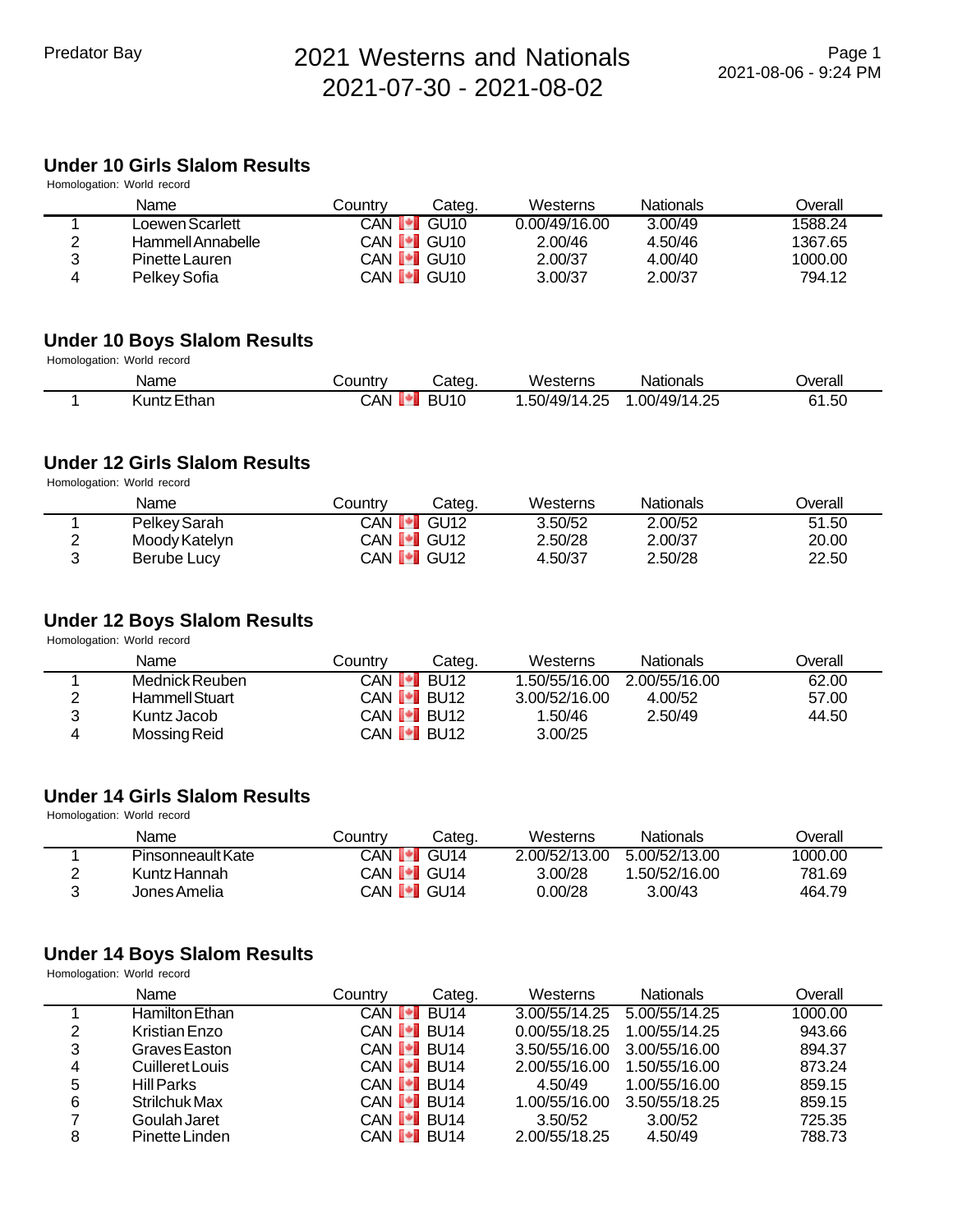## **Under 17 Girls Slalom Results**

| Homologation: World record |                      |                                  |        |               |                  |         |
|----------------------------|----------------------|----------------------------------|--------|---------------|------------------|---------|
|                            | Name                 | Country                          | Categ. | Westerns      | <b>Nationals</b> | Overall |
|                            | <b>Allard Nellie</b> | CAN <b>I</b> WU17                |        | 1.00/55/12.00 | 2.00/55/12.00    | 1000.00 |
| 2                          | Bonham Carly         | CAN <b>I</b> WU17                |        | 2.50/55/18.25 | 1.00/55/13.00    | 912.50  |
| 2                          | Stopnicki Hannah     | CAN <b>I</b> WU17                |        | 0.50/55/13.00 | 1.00/55/13.00    | 912.50  |
| 4                          | Lachance Darah       | CAN <b>I</b> WU17                |        | 3.00/55/14.25 | 2.00/55/14.25    | 862.50  |
| 4                          | <b>Steen Callie</b>  | CAN VU17                         |        | 1.50/55/18.25 | 2.00/55/14.25    | 850.00  |
| 6                          | Robertson Aselin     | CAN <b>I</b> <sup>-</sup> I WU17 |        | 2.00/55/16.00 | 5.50/55/16.00    | 818.75  |
|                            | Lowen Dakota         | CAN <b>I</b> WU17                |        | 2.00/55/16.00 | 2.00/55/16.00    | 775.00  |
| 8                          | Gustafson Alexee     | CAN <b>I</b> WU17                |        | 0.00/49       | 1.00/55/16.00    | 762.50  |
| 9                          | Germain Ellie        | CAN <b>I</b> WU17                |        | 4.00/55/18.25 | 1.50/55/18.25    | 725.00  |
| 10                         | Germain Anya         | CAN <b>I</b> WU17                |        | 5.00/46       | 1.50/34          | 512.50  |
| 11                         | <b>Breckel Judy</b>  | CAN <b>I</b> WU17                |        | 2.50/52       |                  | 631.25  |

#### **Under 17 Boys Slalom Results**

Homologation: World record

|    | Name                  | Country        | Categ.                         | Westerns      | <b>Nationals</b> | Overall |
|----|-----------------------|----------------|--------------------------------|---------------|------------------|---------|
|    | Wheeler Ben           | CAN <b>[*]</b> | <b>MU17</b>                    | 2.50/58/13.00 | 1.50/58/13.00    | 1018.99 |
| 2  | Bigourdan Ty          |                | CAN <b>I-I</b> MU17            | 1.50/58/16.00 | 4.00/58/14.25    | 962.03  |
| 3  | Bigourdan Leo         |                | CAN <b>I</b> MU17              | 5.00/58/13.00 | 3.50/58/14.25    | 1050.63 |
| 4  | Pinette Lucas         |                | CAN <b>I<sup>+</sup>I</b> MU17 | 1.00/58/13.00 | 1.50/58/14.25    | 1000.00 |
| 5  | <b>Germain Drew</b>   |                | CAN <b>I</b> I MU17            | 4.00/37       | 1.00/58/14.25    | 924.05  |
| 6  | Geller Micky          |                | CAN I <sup>I</sup> MU17        | 1.50/58/16.00 | 5.00/58/16.00    | 898.73  |
|    | Pinsonneault Matt     |                | CAN <b>I</b> MU17              | 3.50/58/18.25 | 0.50/58/16.00    | 841.77  |
| 8  | Chambers Jacob        |                | CAN <b>I</b> MU17              | 4.50/58/18.25 | 3.00/58/18.25    | 816.46  |
| 9  | Macisaac Mason        |                | CAN <b>I</b> MU17              | 1.00/58/16.00 | 0.50/58/18.25    | 848.10  |
| 10 | <b>Henuset Andrew</b> |                | CAN <b>I</b> I MU17            | 2.50/55/18.25 | 3.50/55/18.25    | 727.85  |

#### **Under 21 Women Slalom Results** Homologation: World record

|   | Name           | Countrv           | Categ. | Westerns                    | <b>Nationals</b> | Overall |
|---|----------------|-------------------|--------|-----------------------------|------------------|---------|
|   | Ramsay Rebecca | CAN <b>I</b> WU21 |        | 2.00/55/13.00               | 2.00/55/13.00    | 1000.00 |
|   | Rankin Liv     | CAN <b>I</b> WU21 |        | 1.25/55/16.00               | 1.00/55/14.25    | 815.79  |
| 3 | Allard Marilou | CAN <b>I</b> WU21 |        | 3.00/55/18.25 3.00/55/18.25 |                  | 552.63  |
| 4 | Dixon Rachel   | CAN <b>I</b> WU21 |        | 2.00/55/18.25               | 0.00/52          | 526.32  |
|   |                |                   |        |                             |                  |         |

#### **Under 21 Men Slalom Results**

Homologation: World record

Homologation: World record

|   | Name                | Country           | Categ.              | Westerns                    | <b>Nationals</b>            | Overall |
|---|---------------------|-------------------|---------------------|-----------------------------|-----------------------------|---------|
|   | Horwood Jonathan    | CAN <b>[*]</b>    | MU21                | 2.00/58/12.00               | 2.00/58/12.00               | 1000.00 |
| 2 | Horwood Christopher | CAN <b>I</b> MU21 |                     | 3.50/58/13.00               | 4.50/58/13.00               | 920.45  |
| 3 | Crichton Lucas      |                   | CAN <b>I-I</b> MU21 | 2.50/58/14.25 1.00/58/13.00 |                             | 840.91  |
| 4 | Ivison Paul         |                   | CAN <b>I</b> MU21   | 3.50/58/14.25 4.50/58/14.25 |                             | 784.09  |
| 5 | Scott Kaden         |                   | CAN <b>I</b> MU21   | 5.00/58/16.00               | 4.50/58/18.25               | 659.09  |
| 6 | Jefferson Nathaniel |                   | CAN <b>I MU21</b>   |                             | 5.50/58/18.25 3.50/58/18.25 | 534.09  |

#### **Open Women Slalom Results**

| Name | $\sim$ 10 <sup>tr</sup><br>ш | $\sim$<br>$\sim$<br>÷. | ۱Λ<br>eterne<br>sier<br>. . | Nationals | Jverall |
|------|------------------------------|------------------------|-----------------------------|-----------|---------|
|      |                              |                        |                             |           |         |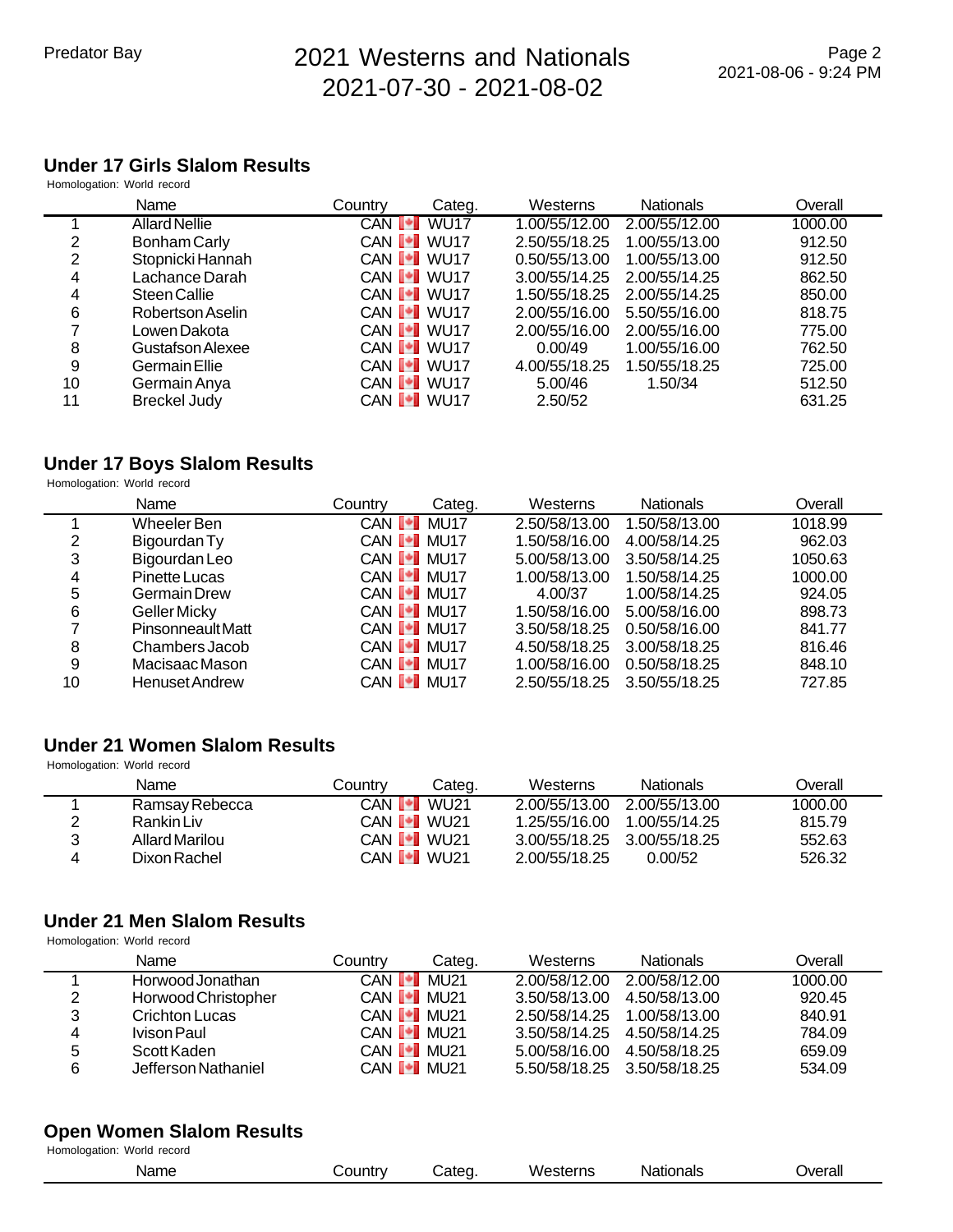Name Country Categ. Westerns Nationals Overall 1 Singer Chantal CAN 0 0W 2.00/55/11.25 1.00/55/11.25 50.00

#### **Open Men Slalom Results**

|   | Homologation: World record |                                |        |                             |                             |         |
|---|----------------------------|--------------------------------|--------|-----------------------------|-----------------------------|---------|
|   | Name                       | Country                        | Categ. | Westerns                    | <b>Nationals</b>            | Overall |
|   | Pinette Conley             | CAN <b>I</b> OM                |        | 4.50/58/12.00               | 3.00/58/11.25               | 1000.00 |
| 2 | Denis Carl                 | CAN <b>I</b> <sup>-</sup> I OM |        |                             | 1.00/58/11.25 2.50/58/11.25 | 990.20  |
| 2 | Gibbons Bradley            | CAN <b>[+]</b> OM              |        | 2.50/58/11.25 2.50/58/12.00 |                             | 990.20  |

#### **Men Slalom Results**

| Homologation: World record |                  |                             |        |               |                  |         |  |  |  |
|----------------------------|------------------|-----------------------------|--------|---------------|------------------|---------|--|--|--|
|                            | Name             | Countrv                     | Cateɑ. | Westerns      | <b>Nationals</b> | Overall |  |  |  |
|                            | Hart Braydon     | CAN <b>I<sup>+</sup>I</b> M |        | 2.50/58/12.00 | 4.00/58/12.00    | 46.00   |  |  |  |
| ◠                          | Schafer Todd     | CAN <b>[+]</b> M            |        | 3.50/58/12.00 | 0.50/58/13.00    | 45.50   |  |  |  |
| 2                          | Lamontagne Blake | CAN <b>I</b> IM             |        | 1.00/49       | 1.50/49          | 1.50    |  |  |  |

#### **Women 3 Slalom Results**

Homologation: World record

| Name              | Countrv                | Categ. | Westerns      | Nationals     | <b>Dverall</b> |
|-------------------|------------------------|--------|---------------|---------------|----------------|
| Edgecombe Tiffany | CAN <b>[*]</b>         | W3     | 4.50/55/13.00 | 1.00/55/12.00 | 55.00          |
| Baxter Alana      | CAN D <sup>∎</sup> IW3 |        | 5.00/52       | 3.00/52       | 29.00          |
| Beekman Mackenzie | $CAN$ $\bullet$ W3     |        | .50/52        | 2.50/49       | 25.50          |

## **Men 3 Slalom Results**

Homologation: World record

|   | Name                    | Countrv                      | Categ. | Westerns      | <b>Nationals</b>            | Overall |
|---|-------------------------|------------------------------|--------|---------------|-----------------------------|---------|
|   | Beekman Ryan            | CAN $\blacksquare$ M3        |        | 4.00/55/12.00 | 4.00/55/12.00               | 1135.80 |
| 2 | Taks Ryan               | CAN <b>I</b> I M3            |        | 2.50/55/13.00 | 2.50/55/12.00               | 1098.77 |
| 3 | Dixon Paul              | CAN <b>I</b> <sup>I</sup> M3 |        |               | 1.50/55/14.25 4.50/55/13.00 | 1000.00 |
| 4 | Berdan Michael          | CAN <b>I</b> M3              |        |               |                             | 777.78  |
| 5 | Cameron John            | CAN <b>I</b> M3              |        | 4.50/55/16.00 | 4.00/55/16.00               | 703.70  |
| 6 | Beekman Jason           | CAN <b>I</b> M3              |        | 2.50/55/14.25 | 1.00/55/16.00               | 802.47  |
|   | <b>Storrier Mathieu</b> | CAN <b>I</b> I M3            |        | 0.50/55/12.00 | 2.50/46                     | 1049.38 |
| 8 | Mossing Tyron           | CAN <b>I</b> M3              |        | 3.00/55/16.00 |                             | 666.67  |

#### **Women 4 Slalom Results**

Homologation: World record

|   | Name              | Country                | Cateɑ. | Westerns     | Nationals     | Overall |
|---|-------------------|------------------------|--------|--------------|---------------|---------|
|   | Colcleugh Rae-Lee | CAN <b>I∙I</b>         | W4     |              | 2.00/52/13.00 | 44.00   |
| ⌒ | Abt Loree         | CAN D <sup>∎</sup> IW4 |        | .00/52/16.00 | 2.50/52       | 31.00   |
| ≏ | Jones Cristina    | CAN <b>I *I</b> W4     |        | 3.00/49      | 0.00/46       | 21.00   |

#### **Men 4 Slalom Results** Homologation: World record

|   | Name                 | Countrv           | Categ. | Westerns                    | <b>Nationals</b> | Overall |
|---|----------------------|-------------------|--------|-----------------------------|------------------|---------|
|   | Anderson Brant       | CAN PI            | MA     | 3.00/55/12.00               | 2.00/55/12.00    | 1184.21 |
|   | Bauman Peter         | $CAN   $ M4       |        | 4.50/55/13.00 2.00/55/13.00 |                  | 1065.79 |
| ર | <b>Brown Matthew</b> | CAN <b>[≁]</b> M4 |        | l.00/55/13.00               | 1.50/55/13.00    | 986.84  |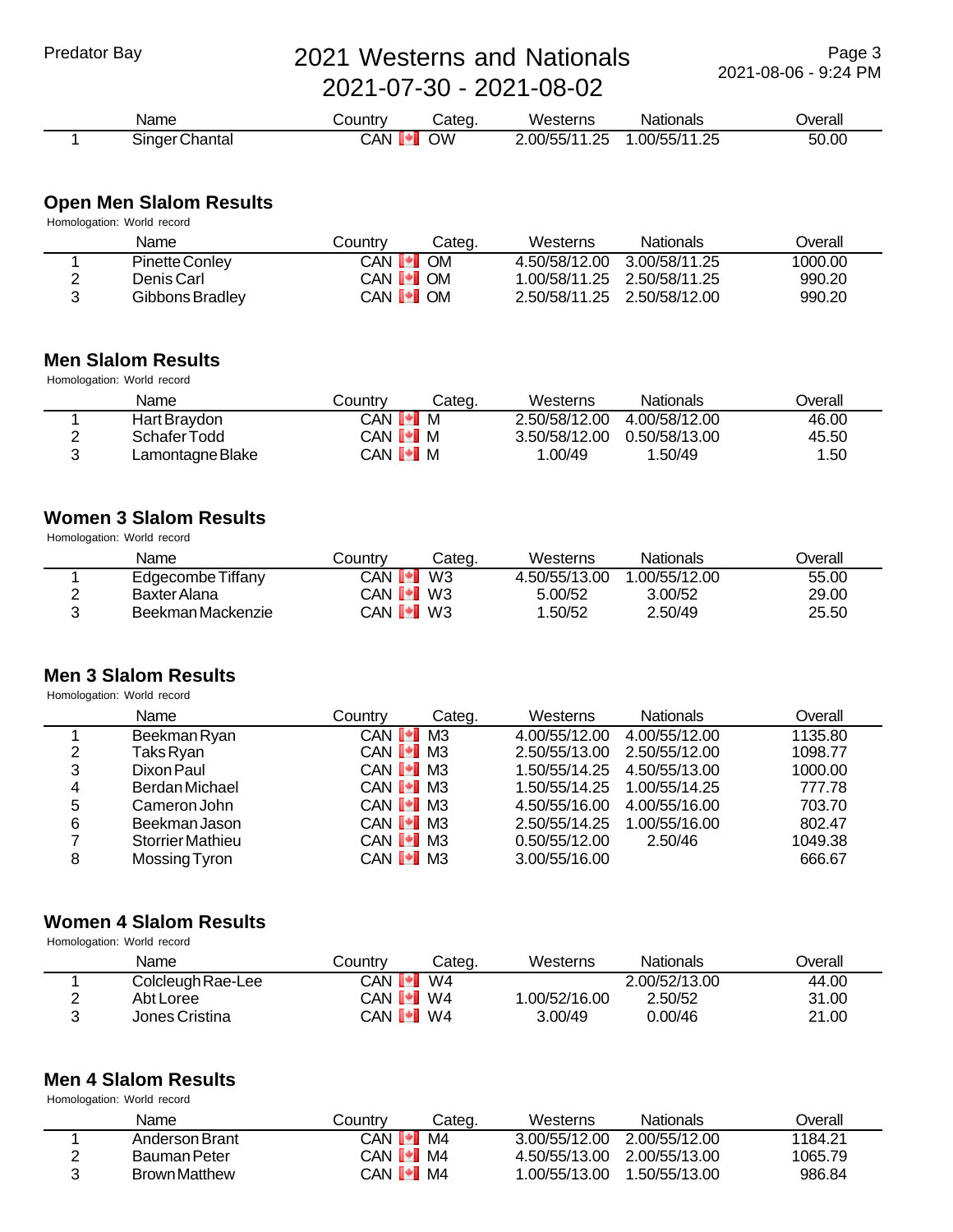Page 4 2021-08-06 - 9:24 PM

|   | Name                   | Country                        | Categ. | Westerns                    | <b>Nationals</b> | Overall |
|---|------------------------|--------------------------------|--------|-----------------------------|------------------|---------|
|   | Hayward Jonathan       | $CAN$ $\blacktriangleright$ M4 |        | 4.00/55/14.25 3.00/55/14.25 |                  | 894.74  |
| 4 | <b>Pinette Parnell</b> | CAN $\blacksquare$ M4          |        | 2.00/55/13.00 3.00/55/14.25 |                  | 1000.00 |
| 6 | Germain Sheldon        | CAN $\blacksquare$ M4          |        | 2.00/55/16.00               | 4.00/55/18.25    | 684.21  |
|   | Coulombe Craig         | $CAN$ $\bullet$ $MA$           |        | 2.50/55/13.00               |                  | 1013.16 |

#### **Women 5 Slalom Results**

Homologation: World record

| Name              | Countrv           | Categ. | Westerns      | <b>Nationals</b>                           | Overall |
|-------------------|-------------------|--------|---------------|--------------------------------------------|---------|
| Powell Rhonda     | CAN PI            | W5     | 2.50/52/13.00 | 4.00/52/13.00<br>Tie break: 1.00/52/13.00) | 46.00   |
| Mosteller Maureen | CAN <b>I•I</b> W5 |        | 4.00/52/14.25 | 4.00/52/13.00<br>Tie break: 4.00/52/14.25) | 46.00   |
| Cheetham Carolyn  | CAN <b>I +</b> W5 |        | 4.00/52       | .00/52                                     | 28.00   |

#### **Men 5 Slalom Results**

Homologation: World record

|   | Name                    | Countrv                                    | Cateɑ. | Westerns      | <b>Nationals</b> | Overall |
|---|-------------------------|--------------------------------------------|--------|---------------|------------------|---------|
|   | Hards Eric              | $CAN$ $\blacktriangleright$ M <sub>5</sub> |        | 4.50/46       | 5.00/55/18.25    | 23.00   |
| 2 | <b>Breitkreuz Roger</b> | CAN <b>I</b> M <sub>5</sub>                |        | 4.00/46       | 3.00/55/18.25    | 21.00   |
| 3 | Dolter Brenton          | CAN $\llbracket \bullet \rrbracket$ M5     |        | 4.50/46       | 2.50/55/18.25    | 20.50   |
| 4 | Gray Allan              | CAN <b>I</b> M <sub>5</sub>                |        | 5.00/55/18.25 | 4.00/46          | 23.00   |
| 5 | Collombin Mike          | CAN <b>I</b> <sup>I</sup> M5               |        | 4.00/55/11.25 |                  | 52.00   |

#### **Men 6 Slalom Results** Homologation: World record

| Name         | Countrv                      | Cateɑ. | Westerns                    | <b>Nationals</b> | Overall |
|--------------|------------------------------|--------|-----------------------------|------------------|---------|
| Dodd Bruce   | CAN PI                       | M6     | 4.00/55/11.25 2.50/55/11.25 |                  | 1050.51 |
| Person Peter | CAN <b>I</b> IM6             |        | 1.50/55/11.25 3.00/55/12.00 |                  | 1000.00 |
| Price Robert | CAN <b>I</b> <sup>I</sup> M6 |        | 5.00/55/13.00               | 4.00/55/13.00    | 828.28  |

#### **Men 7 Slalom Results** Homologation: World record

| Name                   | こountrv           | Categ. | Westerns      | Nationals     | <b>Dverall</b> |
|------------------------|-------------------|--------|---------------|---------------|----------------|
| <b>Whittaker Gerry</b> | CAN <b>∐≁I</b>    | M7     | 2.00/52/13.00 | 1.00/52/12.00 | 1000.00        |
| Lavoie Ray             | CAN <b>[≁]</b> M7 |        | 5.00/43       | 3.00/49       | 348.84         |

#### **Men 8 Slalom Results**

Homologation: World record

| Name                 | こountrv | Categ | Westerns | Nationals | Jverall |
|----------------------|---------|-------|----------|-----------|---------|
| <b>Brain Douglas</b> | CAN     | M8    | 3.25/52  | 3.00/52   | 1.25    |

#### **Under 10 Girls Tricks Results**

Homologation: World record

| Name             | ∠ountr∨    | ;ateα | Westerns | vationals | Jverall |
|------------------|------------|-------|----------|-----------|---------|
| Pelkey'<br>Sotia | <b>CAN</b> | GU10  | 060      | 1040      | 1000.00 |

#### **Under 10 Boys Tricks Results**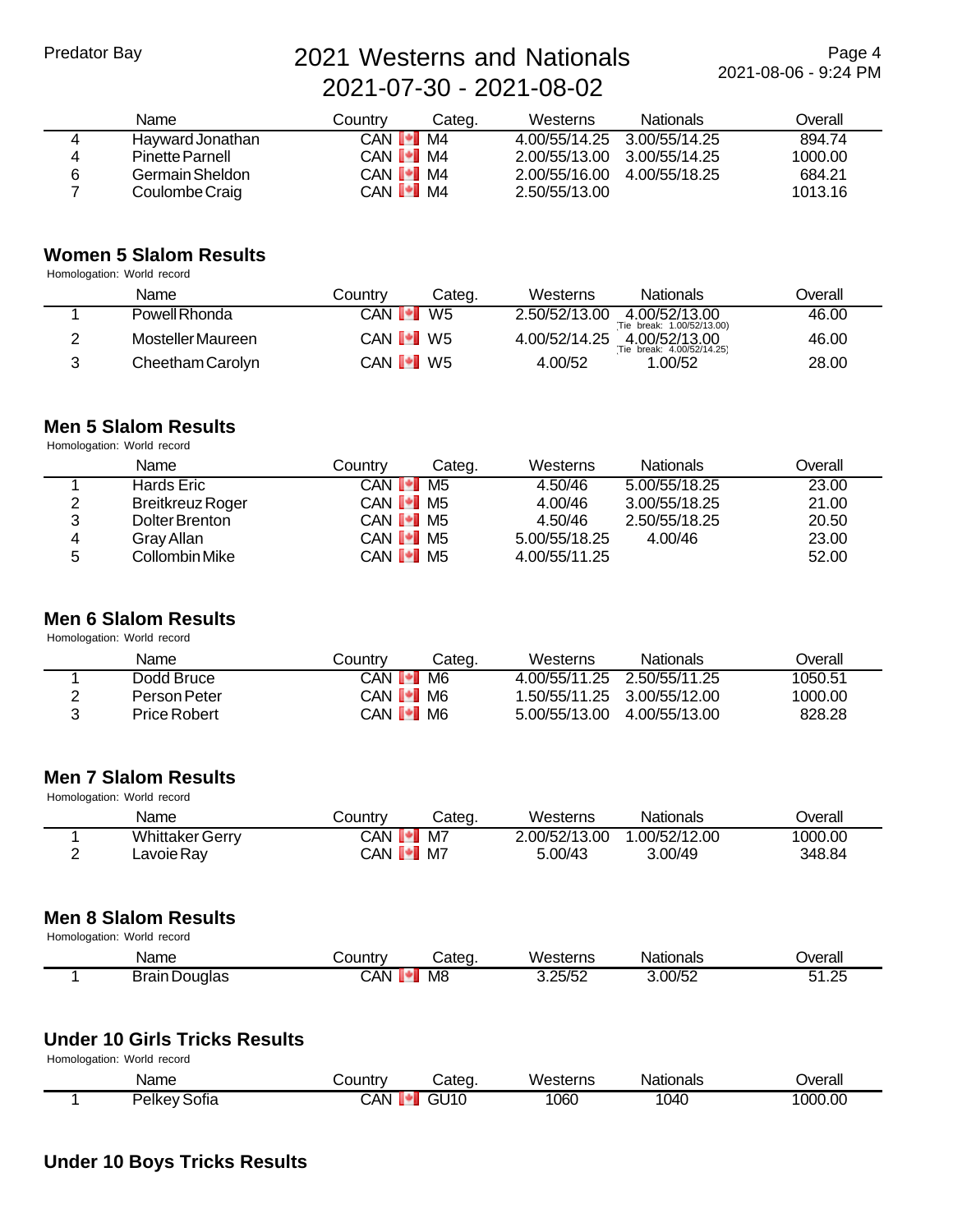Homologation: World record

| Name               | ا ountry∟ | Cateq            | Westerns   | Nationals | Jverall |
|--------------------|-----------|------------------|------------|-----------|---------|
| <b>Kuntz Ethan</b> | CAN       | U10<br><b>RI</b> | <b>280</b> | 370       | 370.00  |

## **Under 12 Boys Tricks Results**

| Homologation: World record |  |  |  |
|----------------------------|--|--|--|
|----------------------------|--|--|--|

| Name           | ountr∨ٽ       | Categ.      | Westerns        | Nationals | ⊃verall |
|----------------|---------------|-------------|-----------------|-----------|---------|
| Mednick Reuben | CAN           | <b>BU12</b> | 2020            | 1260      | 2020.00 |
| Kuntz Jacob    | CAN <b>[*</b> | <b>RU12</b> | 45 <sub>C</sub> | 480       | 480.00  |

#### **Under 14 Girls Tricks Results** Homologation: World record

| <b>THOMOGRAPH</b> TVONG TCCOLG |                   |          |       |          |           |         |
|--------------------------------|-------------------|----------|-------|----------|-----------|---------|
|                                | Name              | ا ountr∨ | Cateɑ | Westerns | Nationals | Jverall |
|                                | Pinsonneault Kate | CAN.     | G1114 | 990      | 970       | 1000.00 |

#### **Under 14 Boys Tricks Results**

Homologation: World record

|   | Name            | Countrv | Categ.              | Westerns | Nationals | Overall |
|---|-----------------|---------|---------------------|----------|-----------|---------|
|   | Hamilton Ethan  |         | CAN <b>I≁I</b> BU14 | 1250     | 1600      | 1000.00 |
| っ | Cuilleret Louis |         | CAN <b>I</b> BU14   | 690      | 980       | 612.50  |
| 3 | Kristian Enzo   |         | CAN <b>I</b> BU14   | 850      | 860       | 537.50  |
| 3 | Pinette Linden  |         | CAN <b>[*]</b> BU14 | 740      | 860       | 537.50  |
| 5 | Strilchuk Max   |         | CAN <b>I</b> BU14   | 360      | 540       | 337.50  |
| 6 | Graves Easton   |         | CAN <b>I</b> BU14   | 460      | 360       | 287.50  |

#### **Under 17 Girls Tricks Results**

Homologation: World record

|   | Name             | Country | Categ.                         | Westerns | <b>Nationals</b> | Overall |
|---|------------------|---------|--------------------------------|----------|------------------|---------|
|   | Stopnicki Hannah |         | CAN <b>I</b> WU17              | 4950     | 4710             | 1000.00 |
| 2 | Bonham Carly     |         | CAN <b>I</b> WU17              | 2760     | 2940             | 593.94  |
| 3 | Allard Nellie    |         | CAN <b>I</b> WU17              | 1760     | 950              | 355.56  |
| 4 | Germain Ellie    |         | CAN <b>I</b> WU17              | 1760     | 800              | 355.56  |
| 5 | Lachance Darah   |         | CAN <b>I<sup>+</sup>I</b> WU17 | 860      | 770              | 173.74  |
| 6 | Robertson Aselin |         | CAN <b>I</b> WU17              | 740      | 680              | 149.49  |
|   | Germain Anya     |         | CAN VU17                       | 940      | 510              | 189.90  |
| 8 | Steen Callie     |         | CAN <b>I</b> WU17              | 160      | 160              | 32.32   |

## **Under 17 Boys Tricks Results**

Homologation: World record

|   | Name                     | Country | Categ.                         | Westerns | <b>Nationals</b> | Overall |
|---|--------------------------|---------|--------------------------------|----------|------------------|---------|
|   | Chambers Jacob           |         | CAN <b>I</b> MU17              | 4490     | 4330             | 1000.00 |
| 2 | <b>Geller Micky</b>      |         | CAN <b>I I</b> MU17            |          | 2780             | 619.15  |
| 3 | Bigourdan Ty             |         | CAN <b>I</b> MU17              |          | 2360             | 525.61  |
| 4 | Pinette Lucas            |         | CAN <b>I</b> MU17              | 3070     | 2320             | 683.74  |
| 5 | Bigourdan Leo            |         | CAN <b>I MU17</b>              |          | 1990             | 443.21  |
| 6 | Germain Drew             |         | CAN <b>I<sup>+</sup>I</b> MU17 | 710      | 1490             | 331.85  |
|   | Macisaac Mason           |         | CAN <b>I MU17</b>              | 1460     | 1160             | 325.17  |
| 8 | <b>Pinsonneault Matt</b> |         | CAN <b>I</b> MU17              | 830      | 880              | 195.99  |
| 9 | Wheeler Ben              |         | CAN <b>I MU17</b>              |          | 830              | 184.86  |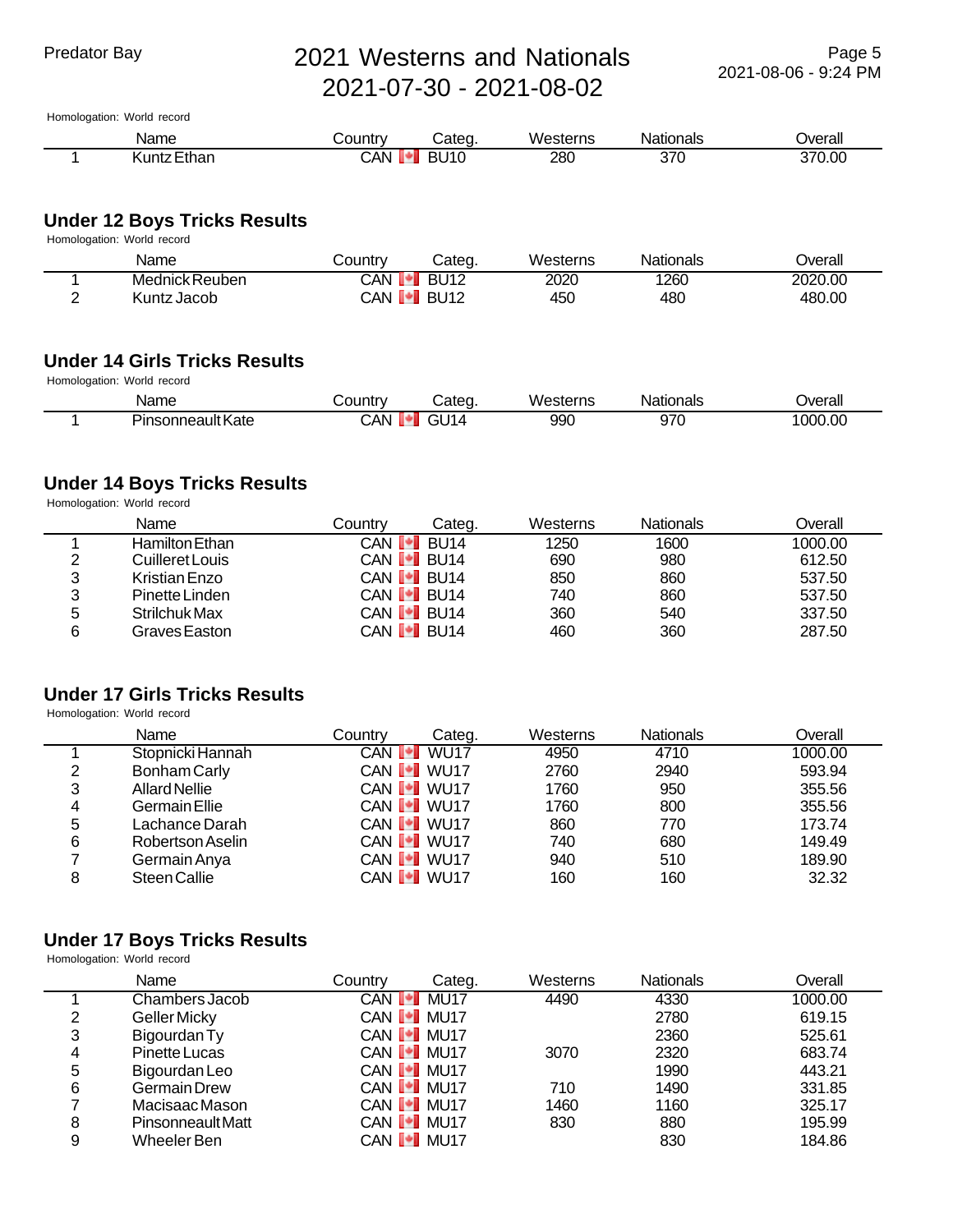## **Under 21 Women Tricks Results**

|   | Homologation: World record |         |                                |          |                  |         |
|---|----------------------------|---------|--------------------------------|----------|------------------|---------|
|   | Name                       | Countrv | Cateɑ.                         | Westerns | <b>Nationals</b> | Overall |
|   | Ramsay Rebecca             | CAN PI  | WU 21                          | 1450     | 1170             | 1000.00 |
| ◠ | Allard Marilou             |         | CAN <b>I</b> WU21              | 700      | 900              | 620.69  |
| ົ | Dixon Rachel               |         | CAN <b>I<sup>+</sup>I</b> WU21 | 330      | 340              | 234.48  |

#### **Under 21 Men Tricks Results**

Homologation: World record

|   | Name                | Countrv                     | Categ.              | Westerns | <b>Nationals</b> | Overall |
|---|---------------------|-----------------------------|---------------------|----------|------------------|---------|
|   | Horwood Jonathan    | CAN <b>I</b> <sup>+</sup> I | MU 21               | 1760     | 3630             | 1000.00 |
| 2 | Horwood Christopher |                             | CAN <b>I I</b> MU21 | 2230     | 2880             | 793.39  |
| 3 | Scott Kaden         |                             | CAN <b>I I</b> MU21 | 550      | 1420             | 391.18  |
| 4 | Jefferson Nathaniel |                             | CAN <b>I I</b> MU21 | 630      | 710              | 195.59  |
| 5 | Crichton Lucas      |                             | CAN <b>I I</b> MU21 | 280      | 360              | 99.17   |

#### **Open Women Tricks Results** Homologation: World record

| Name           | Jountr∨  | കateq | Westerns | Nationals | Jverall |
|----------------|----------|-------|----------|-----------|---------|
| Singer Chantal | CAN<br>m | OW    | 8450     | 8140      | 8450.00 |

#### **Open Men Tricks Results**

Homologation: World record

| Name                  | こountrv            | Categ.    | Westerns | Nationals | Jverall |
|-----------------------|--------------------|-----------|----------|-----------|---------|
| <b>Pinette Conley</b> | CAN <b>[≁]</b>     | <b>OM</b> | 7000     | 7480      | 1000.00 |
| Gibbons Bradley       | CAN <b>I *I</b> OM |           | 4430     | 5130      | 685.83  |

#### **Men Tricks Results**

| Homologation: World record |                  |                |        |          |                  |         |  |  |
|----------------------------|------------------|----------------|--------|----------|------------------|---------|--|--|
|                            | Name             | こountrv        | Categ. | Westerns | <b>Nationals</b> | Dverall |  |  |
|                            | Lamontagne Blake | CAN <b>[*]</b> | M      | 1060     | 1310             | 1310.00 |  |  |

#### **Men 3 Tricks Results**

Homologation: World record

| .              |         |       |          |           |         |
|----------------|---------|-------|----------|-----------|---------|
| Name           | `ountrv | ;ateq | Westerns | Nationals | Jverall |
| ⊦Paul<br>Jixon | `.AN    | MЗ    | 660      | 540       | 1000.00 |

#### **Men 4 Tricks Results**

Homologation: World record

| Name                   | ∟ountr∨                      | Cated | Westerns | <b>Nationals</b> | Jverall |
|------------------------|------------------------------|-------|----------|------------------|---------|
| Havward Jonathan       | CAN.                         | M4    | 1340     | 1140             | 1000.00 |
| <b>Pinette Parnell</b> | CAN <b>I<sup>+</sup>I</b> M4 |       |          | 850              | 634.33  |

#### **Men 6 Tricks Results**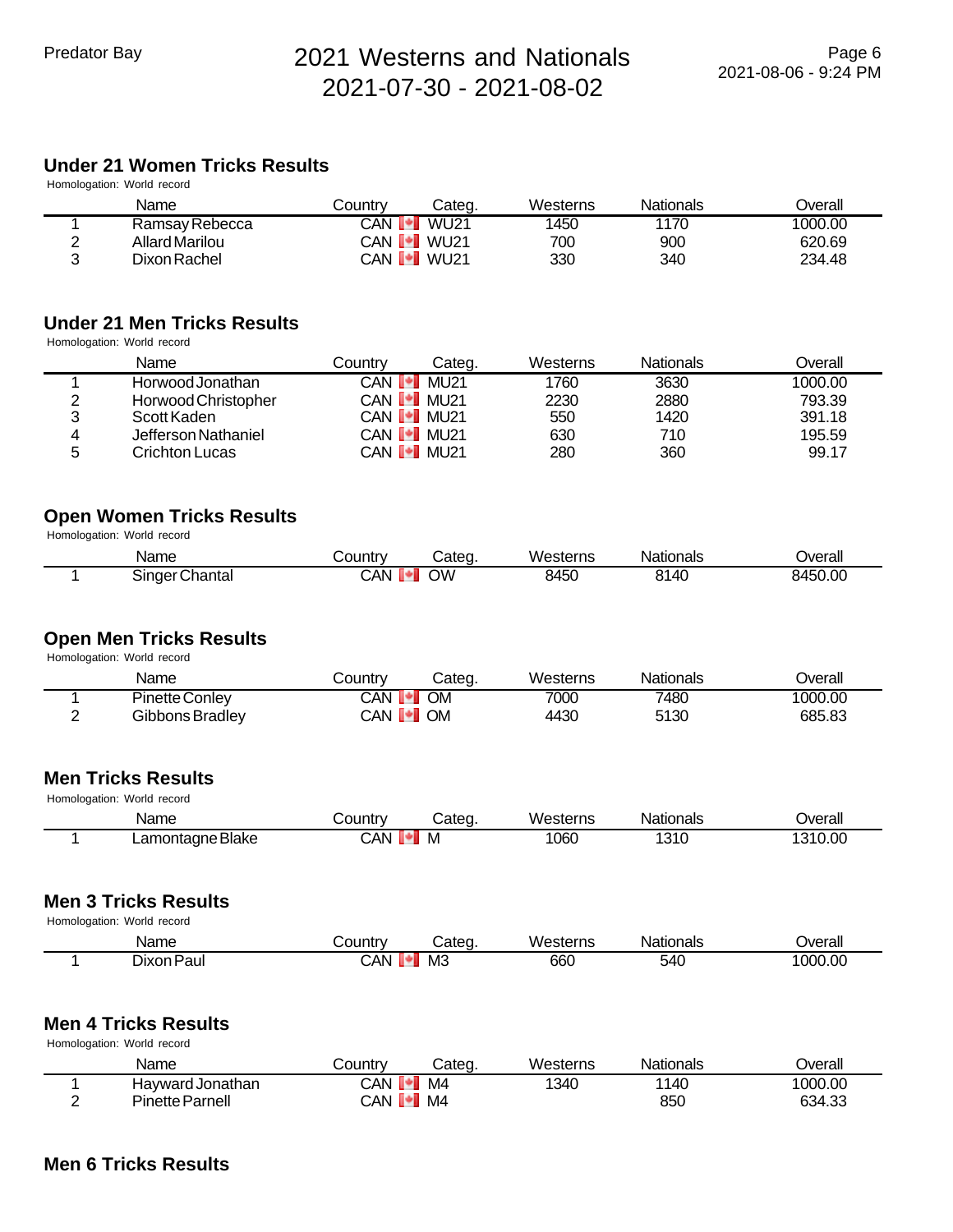Homologation: World record Name Country Categ. Westerns Nationals Overall 1 Person Peter CAN M6 1680 1810 1000.00

#### **Men 7 Tricks Results**

| Homologation: World record |  |  |  |
|----------------------------|--|--|--|
|----------------------------|--|--|--|

| Name                       | $-1.1$<br>unu | ∴ater | মerns<br>٠л. | Nationals | Jverall     |
|----------------------------|---------------|-------|--------------|-----------|-------------|
| Wŀ<br>. Gern i<br>інк<br>⊷ | `AN           | M,    | QET<br>טע    | --<br>7 U | .00<br>LOOC |

#### **Women 4 Tricks Results**

Homologation: World record

| Name                        | Jountr∖ | Cateq | Westerns<br>. | Vationals | ⊃verall |
|-----------------------------|---------|-------|---------------|-----------|---------|
| Christina<br>Della<br>Rocca | CAN     | W4    |               | 370       | 370.00  |

#### **Under 10 Girls Jump Results**

Homologation: World record

| Name           | ountry∟             | Categ.                         | Westerns | Nationals | Overall |
|----------------|---------------------|--------------------------------|----------|-----------|---------|
| Pelkey Sofia   | CAN<br>$\mathbf{v}$ | GU <sub>10</sub>               | 0.00m    | 10.8m     | 1000.00 |
| Pinette Lauren |                     | CAN <b>I<sup>+</sup>I</b> GU10 |          | 8.7m      | 805.56  |

### **Under 14 Boys Jump Results**

Homologation: World record

|   | Name            | Countrv | Categ.                         | Westerns          | <b>Nationals</b>  | Overall |
|---|-----------------|---------|--------------------------------|-------------------|-------------------|---------|
|   | Pinette Linden  |         | CAN <b>I<sup>⊌</sup>I</b> BU14 | 28.6m             | 26.7m             | 1000.00 |
| っ | Goulah Jaret    |         | CAN <b>I</b> BU14              | 24.4m             | 24.9m             | 801.08  |
| 3 | Cuilleret Louis |         | CAN <b>I</b> BU14              | 24.8m             | 24.7m             | 795.70  |
| 4 | Hamilton Ethan  |         | CAN <b>I<sup>⊌</sup>I</b> BU14 | 15.0 <sub>m</sub> | 17.6m             | 408.60  |
| 5 | Strilchuk Max   |         | CAN <b>I</b> BU14              | 13.8 <sub>m</sub> | 14.0m             | 215.05  |
| 6 | Kristian Enzo   |         | CAN <b>I</b> BU14              | 11.4m             | 10.7 <sub>m</sub> | 75.27   |

#### **Under 17 Girls Jump Results**

Homologation: World record

|   | Name             | Countrv | Categ.                           | Westerns          | <b>Nationals</b>  | Overall |
|---|------------------|---------|----------------------------------|-------------------|-------------------|---------|
|   | Allard Nellie    |         | CAN <b>I</b> WU17                | 35.6m             | 37.6m             | 1000.00 |
| 2 | Germain Ellie    |         | CAN <b>I</b> WU17                | 17.0m             | 17.3m             | 174.80  |
| 3 | Stopnicki Hannah |         | CAN <b>I</b> <sup>-</sup> I WU17 |                   | 15.1 <sub>m</sub> | 85.37   |
| 4 | Bonham Carly     |         | CAN <b>I</b> WU17                | 13.3m             | 13.9m             | 36.59   |
| 5 | Steen Callie     |         | CAN <b>I</b> WU17                | 10.2 <sub>m</sub> | 9.0 <sub>m</sub>  |         |
| 6 | Germain Anya     |         | CAN <b>I</b> WU17                | 0.00 <sub>m</sub> | 0.00 <sub>m</sub> |         |

## **Under 17 Boys Jump Results**

Homologation: World record

|   | Name                     | Countrv | Categ.              | Westerns | <b>Nationals</b> | ⊃verall |
|---|--------------------------|---------|---------------------|----------|------------------|---------|
|   | Geller Micky             | CAN [*] | <b>MU17</b>         | 42.2m    | 46.1m            | 1000.00 |
| 2 | Chambers Jacob           |         | CAN <b>[≁]</b> MU17 | 34.7m    | 33.9m            | 563.22  |
| 3 | <b>Pinsonneault Matt</b> |         | CAN <b>I I</b> MU17 | 14.3m    | 17.1m            |         |
| 4 | Germain Drew             |         | CAN <b>[*]</b> MU17 | 0.00m    | 16.5m            |         |
| b | <b>Pinette Lucas</b>     |         | CAN <b>I I</b> MU17 | 43.1m    |                  | 885.06  |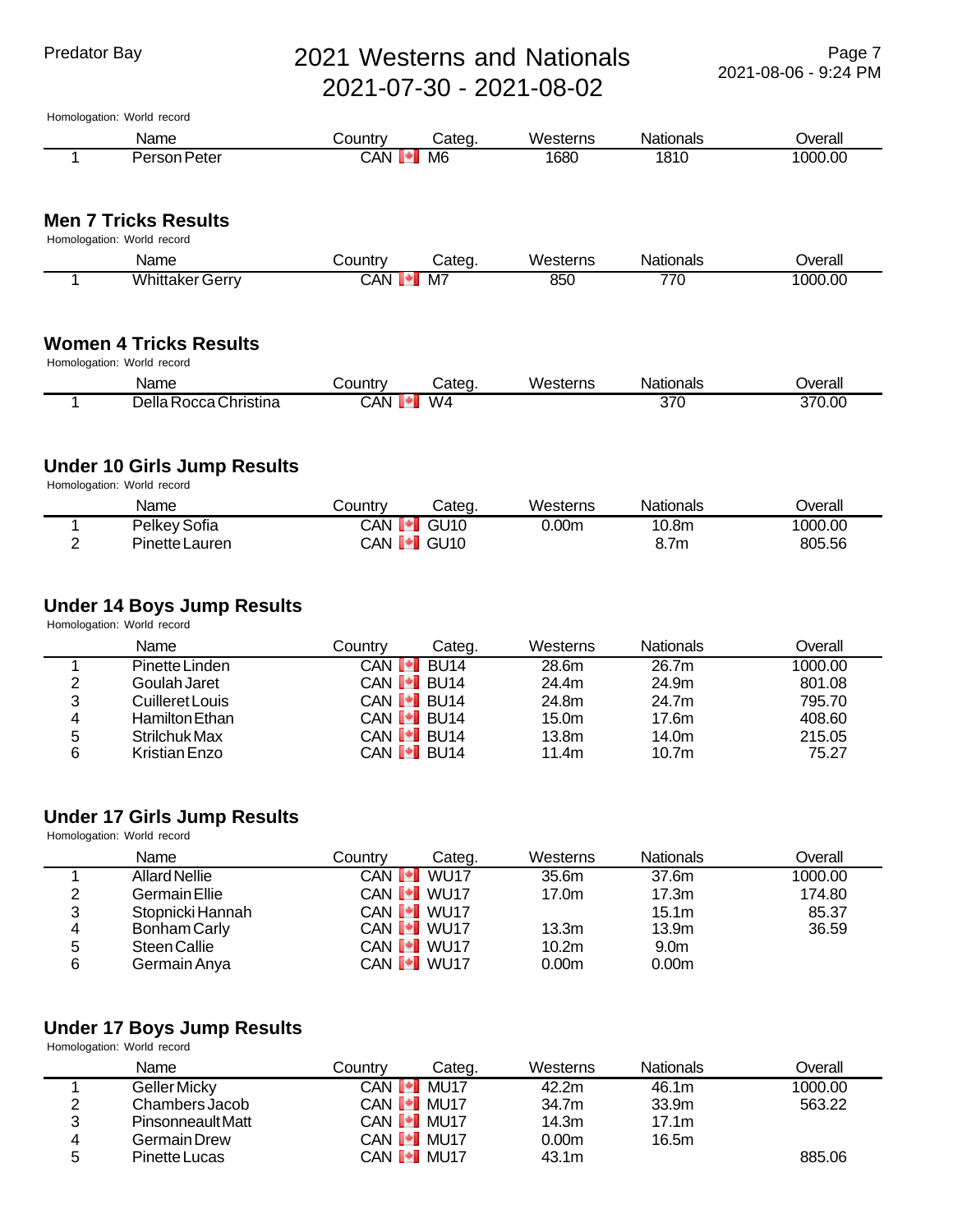## **Under 21 Women Jump Results**

|                | Homologation: World record |         |                   |          |                   |         |
|----------------|----------------------------|---------|-------------------|----------|-------------------|---------|
|                | Name                       | Countrv | Cateɑ.            | Westerns | <b>Nationals</b>  | Overall |
|                | Ramsay Rebecca             | CAN PI  | WU 21             | 33.6m    | 32.5 <sub>m</sub> | 1000.00 |
| $\overline{2}$ | Rankin Liv                 |         | CAN <b>I</b> WU21 | 27.6m    | 26.4m             | 638.55  |
| 3              | Dixon Rachel               |         | CAN <b>I</b> WU21 | 24.8m    | 26.0m             | 542.17  |
| 4              | Allard Marilou             |         | CAN <b>I</b> WU21 | 11.9m    | 11.0m             |         |

#### **Under 21 Men Jump Results**

Homologation: World record

|   | Name                | Countrv | Categ.              | Westerns          | <b>Nationals</b>  | Overall |
|---|---------------------|---------|---------------------|-------------------|-------------------|---------|
|   | Horwood Jonathan    |         | CAN <b>I</b> MU21   | 46.2m             | 47.9m             | 1000.00 |
| 2 | Horwood Christopher |         | CAN <b>I I</b> MU21 | 44.2m             | 43.2m             | 838.43  |
| 3 | Scott Kaden         |         | CAN <b>I</b> I MU21 | 29.2 <sub>m</sub> | 33.9 <sub>m</sub> | 388.65  |
| 4 | Jefferson Nathaniel |         | CAN <b>I I</b> MU21 | 27.0m             | 25.9 <sub>m</sub> | 87.34   |
| 5 | Crichton Lucas      |         | CAN <b>I I</b> MU21 | 14.4m             | 14.1m             |         |

## **Open Men Jump Results**

Homologation: World record

| Name                  | こ0untrv        | Categ.    | Westerns | Nationals | Jverall |
|-----------------------|----------------|-----------|----------|-----------|---------|
| <b>Pinette Conley</b> | CAN.<br>. .    | <b>MC</b> | 57.3m    | 56.9m     | 1000.00 |
| Gibbons Bradley       | CAN <b>[*]</b> | <b>OM</b> | 16.3m    | 19.6m     |         |

#### **Men 3 Jump Results** Homologation: World record

| Name                | ∶ountrv | ateo: | Westerns | Nationals       | <b>T</b> |
|---------------------|---------|-------|----------|-----------------|----------|
| Dixon Paul<br>$  -$ | CAN     | M     | 21.2m    | 22.0m<br>______ | 1000.00  |

#### **Men 4 Jump Results**

| Homologation: World record |                        |                      |        |          |           |         |  |
|----------------------------|------------------------|----------------------|--------|----------|-----------|---------|--|
|                            | Name                   | Countrv              | Categ. | Westerns | Nationals | Dverall |  |
|                            | <b>Pinette Parnell</b> | CAN <b>[*]</b>       | M4     | 38.5m    | 40.8m     | 1000.00 |  |
|                            | Havward Jonathan       | $CAN$ $\bullet$ $MA$ |        | 25.3m    | 24.0m     | 399.22  |  |

### **Men 6 Jump Results**

Homologation: World record

| Name         | ⊃ountr∵<br>ΓV | ;ateq          | Westerns | Nationals                                     | <b>Jverall</b> |
|--------------|---------------|----------------|----------|-----------------------------------------------|----------------|
| Person Peter | ٔ AN.         | M <sub>6</sub> | 21.9m    | nn.<br>$\overline{\phantom{a}}$<br>2m<br>---- | 1000.00        |

#### **Men 7 Jump Results** Homologation: World record

| . | .                      |         |       |          |           |                |
|---|------------------------|---------|-------|----------|-----------|----------------|
|   | Name                   | ¿ountr∨ | Categ | Westerns | Nationals | <b>Dverall</b> |
|   | <b>Whittaker Gerry</b> | CAN     | M7    | 20.5m    | 19.6m     | 1000.00        |